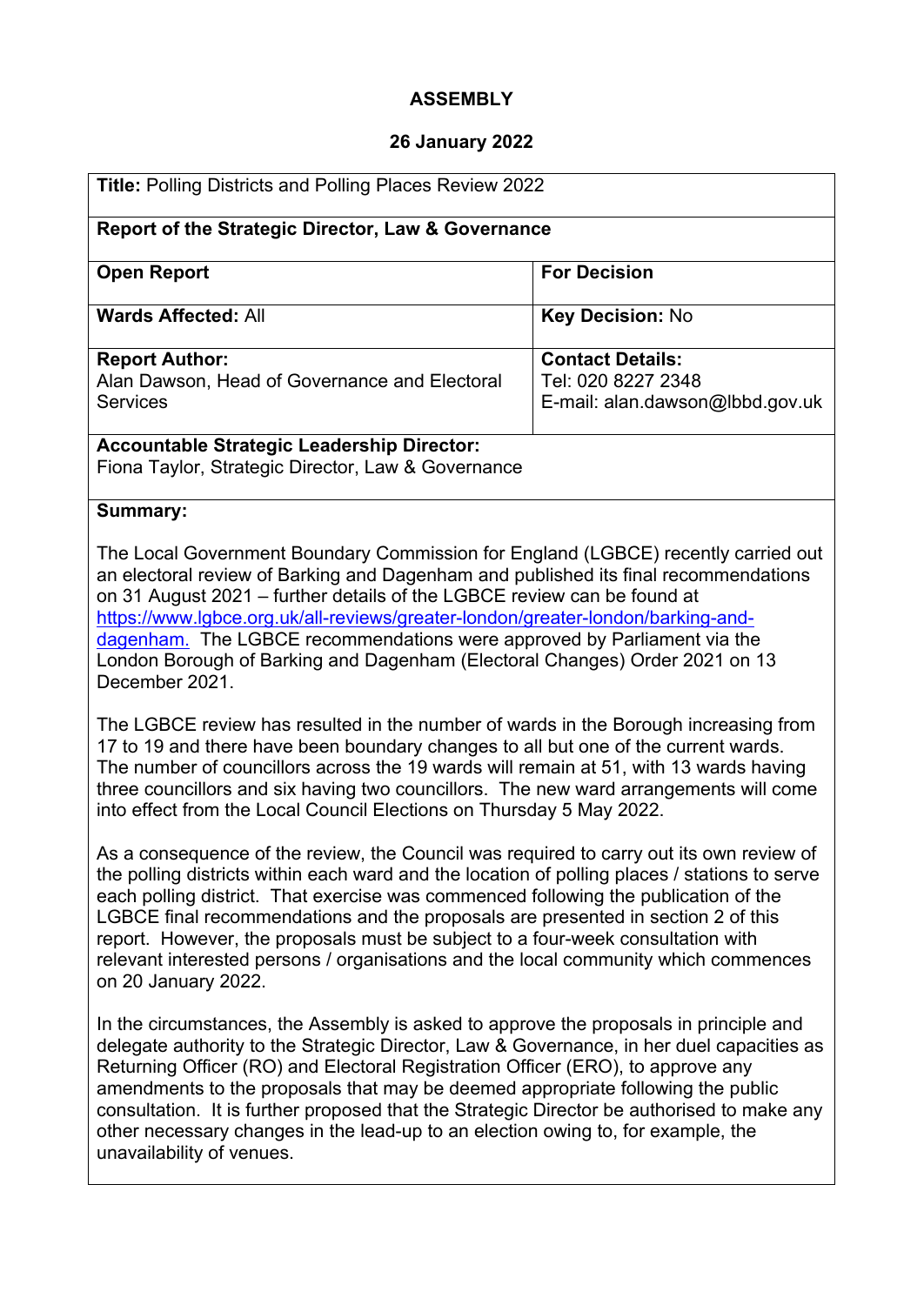#### **Recommendation(s)**

The Assembly is recommended to:

- (i) Approve, subject to (ii) below, the review of polling districts and associated polling places as detailed in Appendix A to the report; and
- (ii) Delegate authority to the Strategic Director, Law & Governance in her capacity of RO and ERO, to approve any amendments to the polling districts and/or polling places that (a) may be deemed appropriate following the public consultation, and (b) are deemed necessary for the efficient delivery of an election.

#### **Reason(s)**

In order for the Council to meet its statutory responsibility to review polling districts and polling stations every five years.

#### **1. Introduction and Background**

- 1.1 The London Borough of Barking and Dagenham last underwent a comprehensive boundary review by the Local Government Boundary Commission for England (LGBCE) in the late 1990's.
- 1.2 The Council was notified in 2019 that the LGBCE would be conducting a new comprehensive review during 2020/21 and the Assembly received various presentations and reports on the review during that time, which culminated in the publication by the LGBCE of its final recommendations on 31 August 2021.
- 1.3 The LGBCE review has resulted in the number of wards in the Borough increasing from 17 to 19 and there have been boundary changes to all but one of the current wards. The number of councillors across the 19 wards remains at 51. The new ward arrangements will come into effect from the Local Council Elections on Thursday 5 May 2022.
- 1.4 Stemming from the LGBCE review, the Council must carry out a review of the polling districts within each ward and the location of polling places / stations to serve each polling district.
- 1.5 A polling district is a sub-division of a constituency or ward. A polling place is the location where electors for that district would vote in person. A polling station is within a polling place – there may be more than one station within a place, depending on the number of electors for the area. It is possible for a polling place to be outside of the polling district in certain circumstances, as the overriding principle is that a polling place should be convenient for the electors in that polling district.
- 1.6 Since the last comprehensive boundary review in the late 1990's, the Council has undertaken periodic polling district / places reviews in accordance with the requirements of section 18C of the Representation of the People Act 1983 (as amended by section 17 of the Electoral Registration and Administration Act 2013). The last formal review was carried out in 2019, although a further informal review was undertaken for the GLA elections in May 2021 due to the additional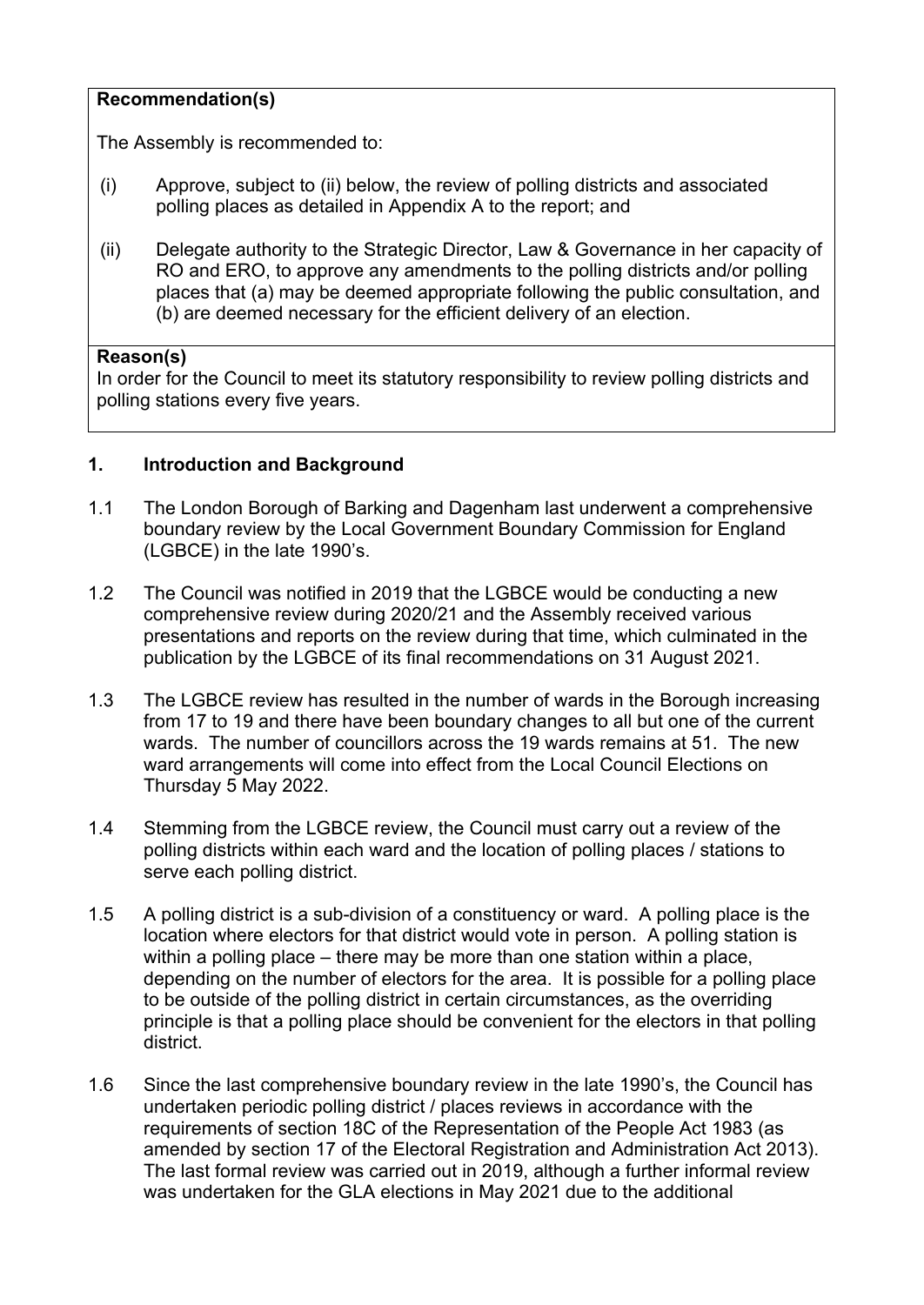considerations that needed to be given to the COVID-19 pandemic and the need to ensure that voters and staff were able to attend polling places in a safe and compliant way.

# **2. Proposal and Issues**

- 2.1 The following statutory and Electoral Commission guidelines have been taken into account as part of the Review:
	- The Council must seek to ensure that all electors have such reasonable facilities for voting as are practicable in the circumstances;
	- The Council must seek to ensure that so far as is reasonable and practicable, every polling place is accessible to electors who are disabled and, where they are not, reasonable adjustments must be made;
	- There should be no more than 2,500 electors (excluding absent voters) allocated to a particular polling station.
- 2.2 In respect to accessibility, the Equalities and Human Rights Commission explain that the duty to make reasonable adjustments comprises three requirements. For service providers and those exercising public functions, these requirements are:
	- Where a provision, criterion or practice puts disabled people at a substantial disadvantage compared with those who are not disabled, to take reasonable steps to avoid that disadvantage.
	- Where a physical feature puts disabled people at a substantial disadvantage compared with people who are not disabled to avoid that disadvantage or adopt a reasonable alternative method of providing the service or exercising the function, and
	- Where not providing an auxiliary aid<sup>1</sup> puts disabled people at a substantial disadvantage compared with people who are not disabled, to provide that auxiliary aid.
- 2.3 Other good practice taken into account where possible includes:
	- a) The polling place should be in its own polling district;
	- b) All polling places should relate to a single ward;
	- c) Natural, well-defined boundaries are preferred;
	- d) All properties in a minor road or estate should be in the same polling district (unless the ward or constituency boundary makes this impossible);
	- e) There should be an even spread of polling places;
	- f) The polling district should be the 'catchment area' for the polling place and no elector should have to pass another polling place to get to their own;
	- g) The polling places that voters are familiar with should not be changed unless there is a strong need to do so.
- 2.4 With regard to the types of buildings used as polling places, every effort is made to find alternatives to schools to avoid any potential disruption to pupils, teachers and parents. However, as schools are generally at the heart of the community and are more likely to be Disability Discrimination Act compliant than private buildings, it has been necessary to retain a number of school premises as polling places, particularly

 $^{\rm 1}$  In the context of a polling station, an auxiliary aid could, for example, be a ramp for wheelchair users.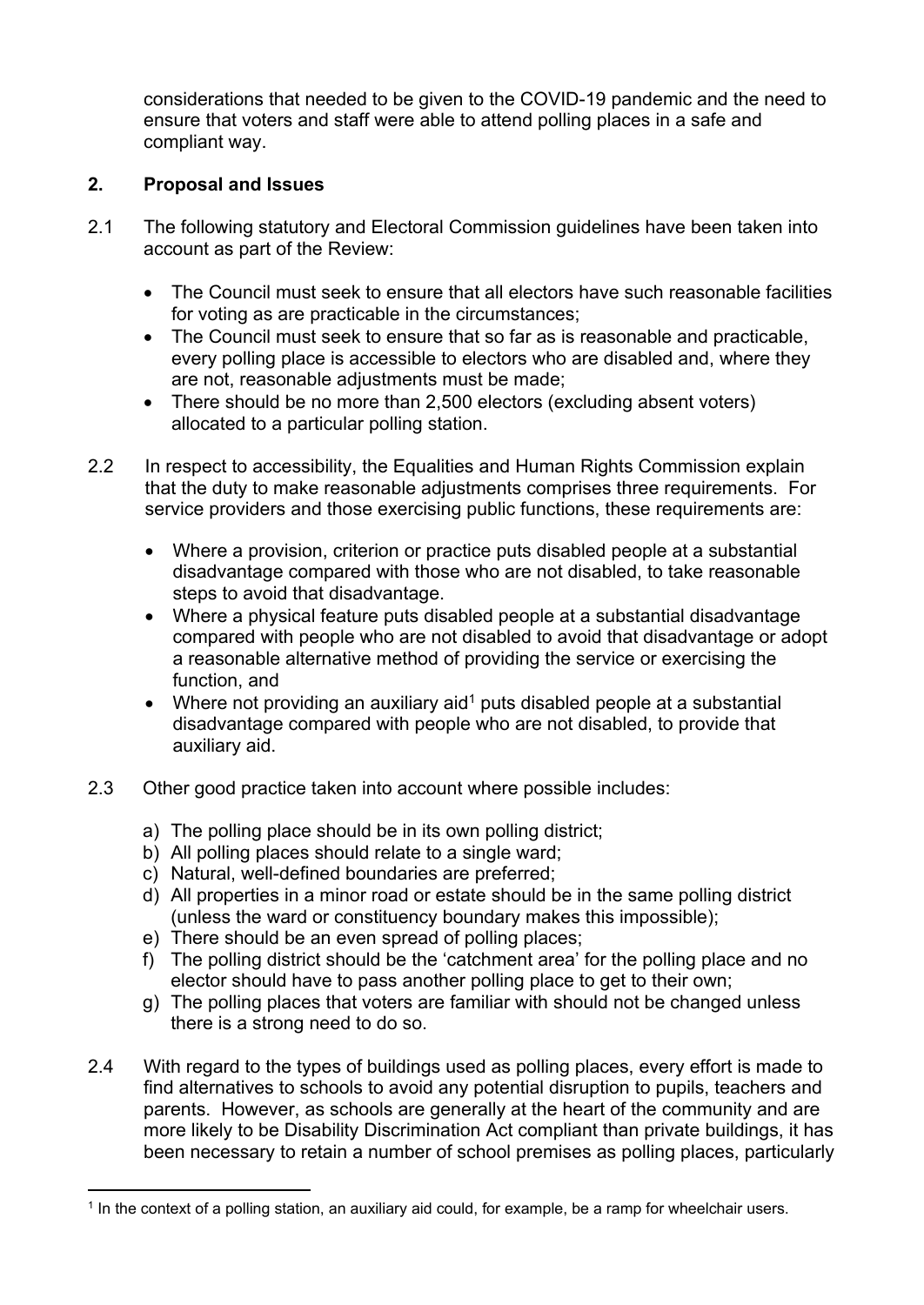in new development areas and those not currently well served by suitable alternative community facilities. Also, the Representation of the People Act 1983 gives the Returning Officer the right to use such school buildings free of charge, only reimbursing heating, lighting and cleaning costs, which reduces the burden on the public purse and is a particular consideration for Local Elections where the Council meets the full cost of the election. Where school premises are to be used, site visits have taken place and discussions held with school representatives to identify, wherever possible, locations within the school boundary that are separate from the main classroom areas to enable the school to remain open on election day and to minimise the cross-over between electors and school staff / pupils.

- 2.5 There are 70 proposed polling stations across a total of 60 different polling places. Of the 60 polling places, 55 have previously been used and 19 of the sites are schools or other educational establishments. All of the premises proposed within this review have been assessed as accessible. As both Council and non-Council premises are used as polling places it is not always possible to ensure full accessibility, such as provision for disabled car parking. Where permanent access ramps are not in place, temporary ramps are provided by Electoral Services for the day of an election and Presiding Officers, who are responsible for the smooth running of an election at polling stations, are trained on the practical steps that they should take to facilitate disabled voters. Access issues are also mitigated by the option that exists for all registered voters to apply for a proxy / postal vote, negating the need to vote in person.
- 2.6 Attached at **Appendix 1** is a list of the proposed polling districts and polling places for each of the 19 wards. The list also shows the number of eligible, in-station electors (ie. excluding registered postal voters) for each polling place as at 1 December 2021. In line with the EC guidance referred to in paragraph 2.1 above, those polling places with more than 2,500 eligible electors at the time of an election will be split between two polling stations (known as a 'double station').
- 2.7 Maps showing the area covered by each polling district and the respective location of polling places for each district are set out in **Appendix 2** (listed in the same order as below and in Appendix 1).
- 2.8 A summary of the proposals for each ward is set out below:
	- i) **Northbury ward:** The new Northbury ward has been divided into polling districts NB1, NB2 and NB3.

The three new districts generally mirror the previous districts of AA, AB and AC (in former Abbey ward) respectively. The exceptions are:

- the Park Avenue / Faircross Avenue area previously in AB has been allocated to NB1, to enable those electors to vote at Eastbury Community School Primary in Wilmington Road (rather than the Barking Enterprise Centre), which is closer and more convenient for them. For information, the Eastbury Community School Primary site falls just outside the ward boundary;
- the Whiting Avenue / North Street area previously in AC district has been allocated to NB2, to enable those electors to vote at the Barking Enterprise Centre in Cambridge Road (rather than Abbey Community Centre), which is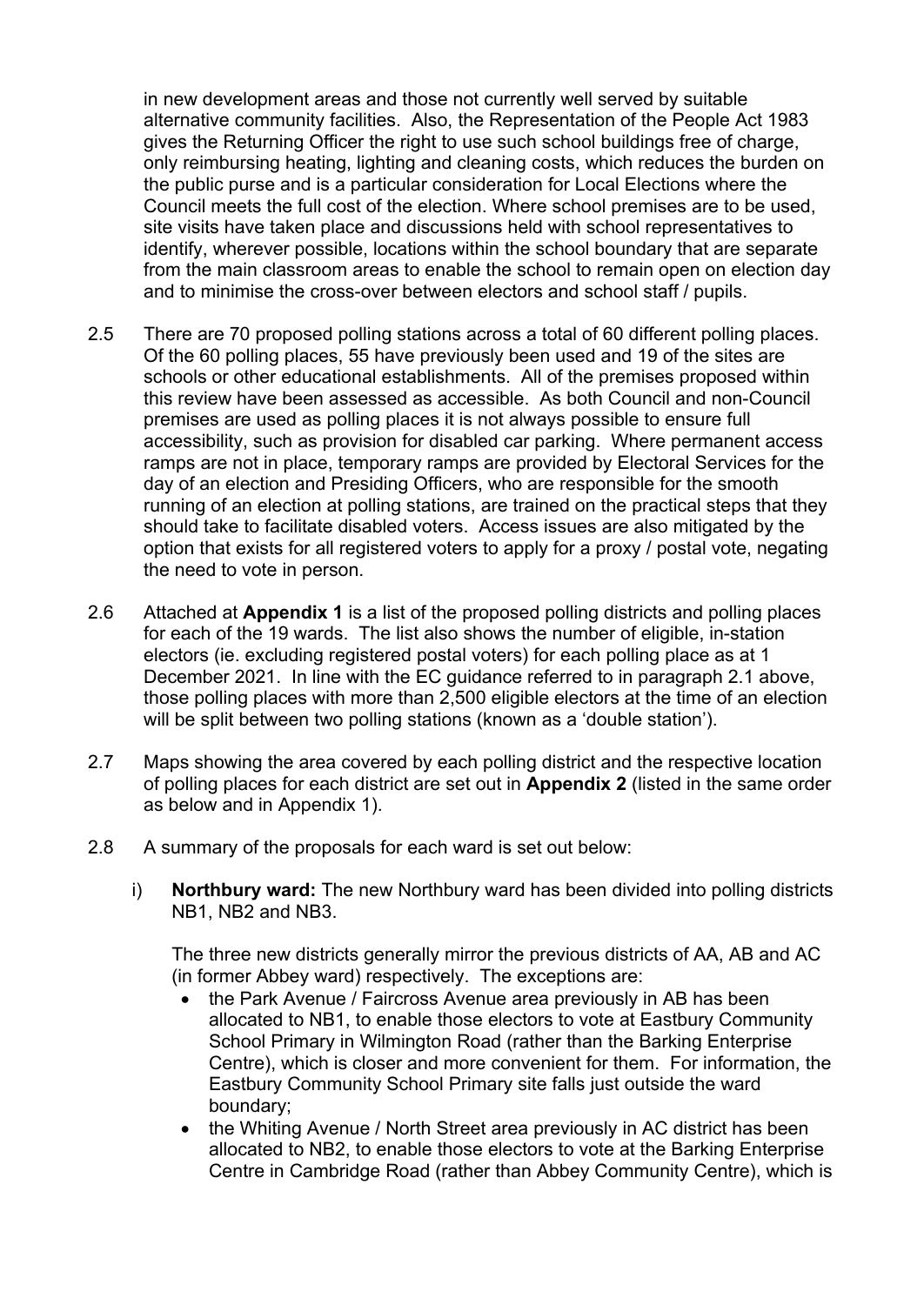considered more convenient for them and avoids having to cross the A124 Gudwara Way.

Subject to those variations, the remaining electorate in Northbury ward would continue to vote at the same polling stations as before; Eastbury Community School Primary (NB1), Barking Enterprise Centre (NB2) and Abbey Community Centre (NB3).

ii) **Abbey ward**: The new Abbey ward has been divided into three districts: AB1, AB2, AB3.

AB1 covers the area north of Town Quay and west of Abbey Road, which was formerly part of Gascoigne ward. The electorate in this district is very small at the moment and it is proposed that they vote at the Town Hall, which is considered the most appropriate accessible location at present. It is anticipated that as part of the major regeneration of that immediate area, new community facilities will be constructed which would be suitable to use a polling station in the future.

AB2 covers the majority of the former AD (Abbey) district and it is proposed that the electorate continue to vote at the Town Hall which, along with the adjacent Barking Learning Centre, has been the long-standing venue for the former AD electorate.

AB3 covers the remaining area of the former AD district (Vicarage Field / Sunningdale Road) and the entire former DD district which was in Gascoigne ward. It is proposed that the electorate vote at the Ripple Centre, St Erkenwald Road, which has been the long-standing venue for the former DD electorate and is equally convenient for those transferring from the former AD district.

iii) **Eastbury ward**: The new Eastbury ward has been divided into three districts: EY1, EY2, EY3.

EY1 covers the area east of Lodge Avenue which was previously the entire CB (Eastbury) district and the western most end of the EB (Goresbrook) district. It is proposed that the EY1 electorate vote at the St John the Divine Church, Goresbrook Road site, which has been the long-standing venue for the former CB electorate.

EY2 mirrors the former CC (Eastbury) district as well as taking in the Alfreds Way Industrial Estate area. It is proposed that the electorate vote at Eastbury Manor House, Eastbury Square, which has been the long-standing venue for the former CC electorate.

EY3 mirrors the former CA and CD (Eastbury) districts. It is proposed that the electorate vote at Eastbury Primary School, Dawson Avenue, which has been the long-standing venue for the former CA and CD electorates.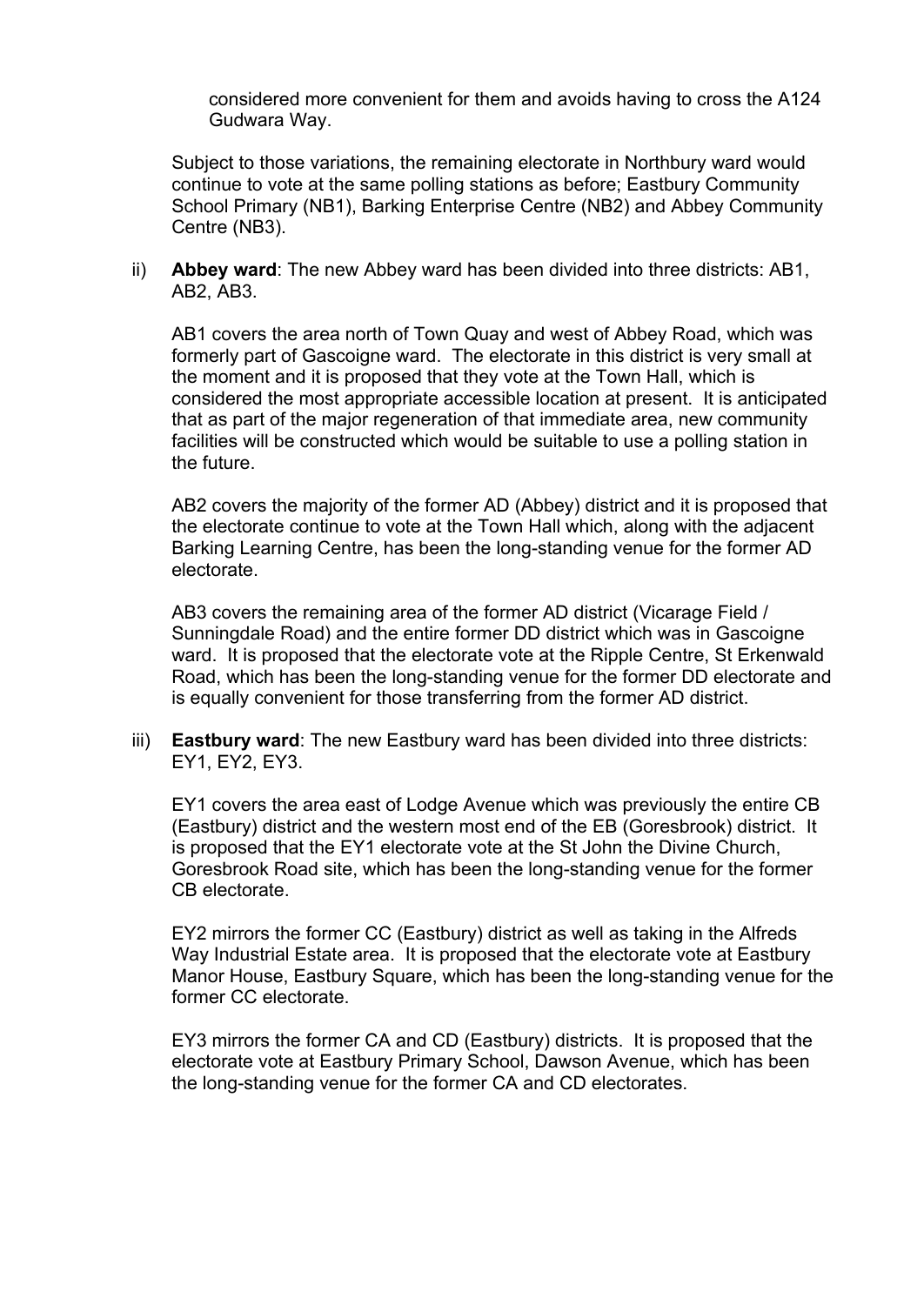iv) **Gascoigne ward**: The new Gascoigne ward has been divided into three districts: GC1, GC2, GC3.

GC1 mirrors the former DB and DC (Gascoigne) districts. It is proposed that the electorate vote at the Salvation Army Community Hall, Morley Road, which has been the long-standing venue for the former DB and DC electorates.

GC2 covers the vast majority of the former DA (Gascoigne) district. It is proposed that the electorate vote at the Gascoigne Primary School site, Gascoigne Road, which is at a central location in the district. Gascoigne Primary School is a new polling station site, as the nearby Gascoigne Community Centre site used at previous elections has now been demolished.

GC3 covers the area to the west of Abbey Road, up to the ward boundary with Abbey ward. Similar to AB1 district, this area is undergoing significant development and, in time, it is hoped that a suitable, accessible building will become available within the boundaries of GC3 district. At the present time, it is proposed that the electorate vote at the Gascoigne Primary School site, Gascoigne Road in the GC2 district.

v) **Goresbrook ward**: The new Goresbrook ward has been divided into four districts: GK1, GK2, GK3, GK4.

GK1 mirrors the former RD (River) district. It is proposed that the GK1 electorate vote at Thomas Arnold Primary School, Rowdowns Road, which has been the long-standing venue for the former RD electorate.

GK2 covers the former EC (Goresbrook) district and the area north of the A13 that was previously in JC (Thames) district. It is proposed that the GK2 electorate vote at St Peter's Catholic Parish Church, Goresbrook Road, which has been the long-standing venue for the former EC electorate.

GK3 mirrors the former EA (Goresbrook) district. It is proposed that the electorate vote at Hatfield Community Centre, Hatfield Road, which has been the long-standing venue for the former EA electorate.

GK4 covers the former EB and ED (Goresbrook) districts (except for the area west of Gale Street now in Eastbury ward) and a small area south of Becontree Station that was previously part of HB (Mayesbrook) district. It is proposed that the GK4 electorate vote at Becontree Church Centre, Hedgemans Road, which has been the long-standing venue for the former EB electorate. For information, the polling station for the former ED district was Harmony House, Baden Powell Close, which is no longer available for use as a polling station.

vi) **Longbridge ward**: This is the only ward in the Borough unaffected by the LGBCE review. The ward has been divided into the four districts of LB1, LB2, LB3, LB4 which mirror the four previous Longbridge districts of FC, FB, FD, FA respectively. It is proposed to continue to use the polling stations at St Thomas More Catholic Church, Longbridge Road (LB1), Manor Junior School, Sandringham Road (LB2), Barking United Reformed Church, Upney Lane (LB3) and Eastbury Community Primary School, Wilmington Gardens (LB4) which have been the long-standing venues for the electorate.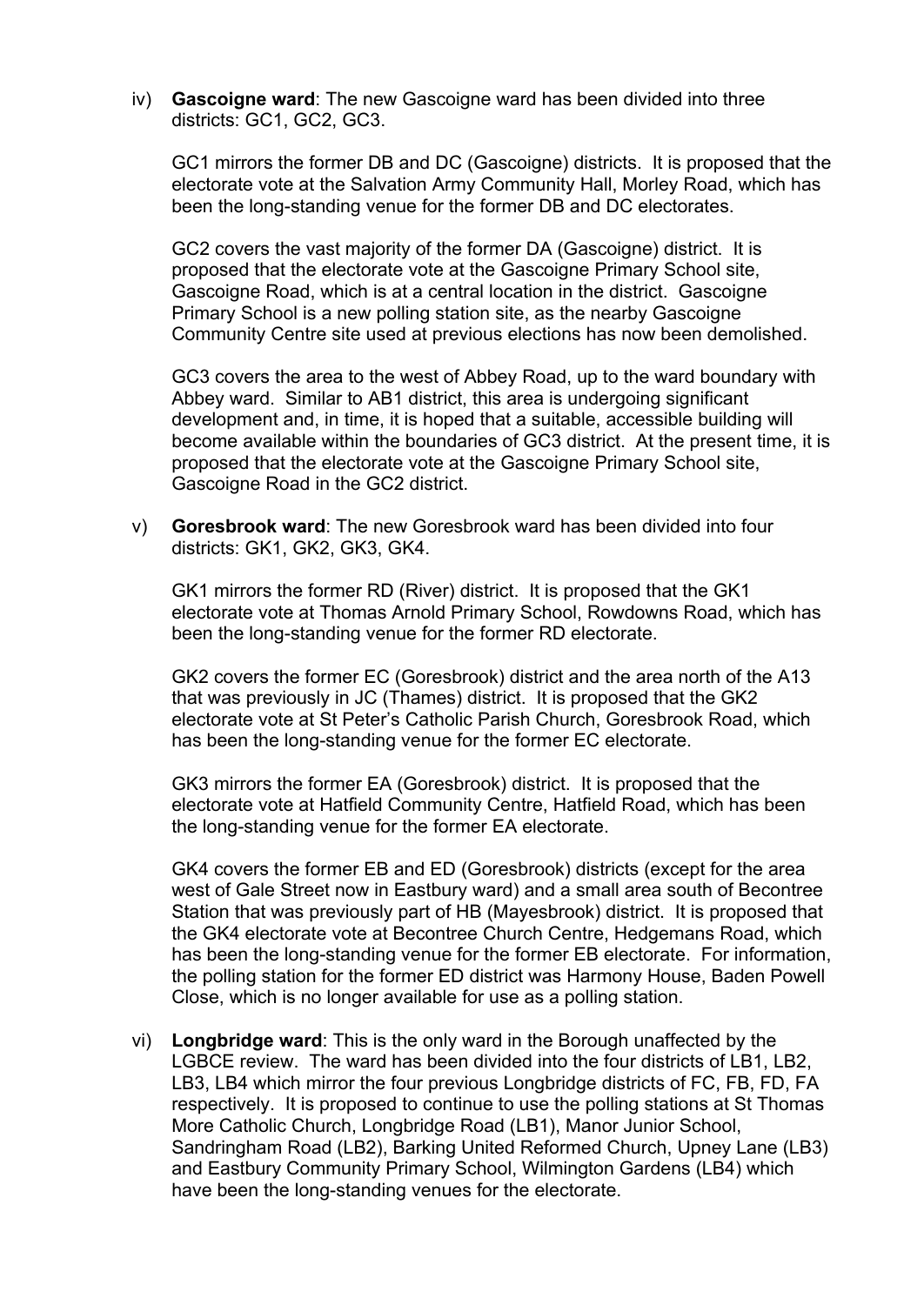vii) **Mayesbrook ward**: The new Mayesbrook ward has been divided into four districts: MA1, MA2, MA3, MA4.

MA1 covers the entire former HB (Mayesbrook) district and part of the former HA (Mayesbrook) district. Previously, the HB electorate voted at the Sycamore Trust, Woodward Road site which was outside the ward boundary. It is proposed that the MA1 electorate vote at the Roding Primary School, Cannington Road site, which is a much more central location for the district. Roding Primary School, Cannington Road is a new polling station site.

MA2 mirrors the former VE (Becontree) district. It is proposed that the electorate vote at St Thomas More Catholic Church, Longridge Road, which has been the long-standing venue for the former VE electorate.

MA3 largely mirrors the former VD (Becontree) district. It is proposed that the electorate vote at Mayesbrook Park School (Erkenwald campus), Marlborough Road Community Centre, Hatfield Road, which is in a central location in the district and has been the preferred venue for the former EA electorate.

MA4 covers parts of the former HA (Mayesbrook) district and the vast majority of the former HC (Mayesbrook) district. It is proposed that the electorate vote at Ted Ball Memorial Hall, Neasham Road, which is in a central location in the district and has been the long-standing venue for the former HC electorate.

viii) **Thames View ward**: The new Thames View ward has been divided into three districts: TV1, TV2, TV3.

TV1 mirrors the former JF (Thames) district. Prior to 2018 the JF district electorate voted at the Thames View Community Centre, Bastable Avenue. For elections held during 2018 and 2019, a portacabin was used as a polling station and located in the immediate area of the district, to reduce the distance that voters had to travel. However, due to COVID-19 restrictions the Thames View Community Centre was again used in 2021 as portacabins were deemed unsuitable to meet social distancing requirements. In view of the likelihood of COVID-19 restrictions continuing to be in place and the significant extra costs associated with using portacabins (hire costs, generator costs and 24-hour security to protect the equipment), it is proposed that the electorate continue to vote at the Thames View Community Centre. For information, the turnout figures for the JF electorate for the elections held in 2018 and 2019 when the portacabin was used show no discernible difference from the turnout figures when the JF electorate have voted at Thames View Community Centre.

TV2 mirrors the area of the former JA (Thames) district that remains in the new Thames View ward. It is proposed that the electorate vote at Thames View Community Centre, Bastable Avenue, which has been the long-standing venue for the former JA electorate.

TV3 covers the area of the former JD (Thames) district that remains in the new Thames View ward. It is proposed that the electorate vote at Rivergate Church, Minter Road, which although now falling within new Barking Riverside ward, is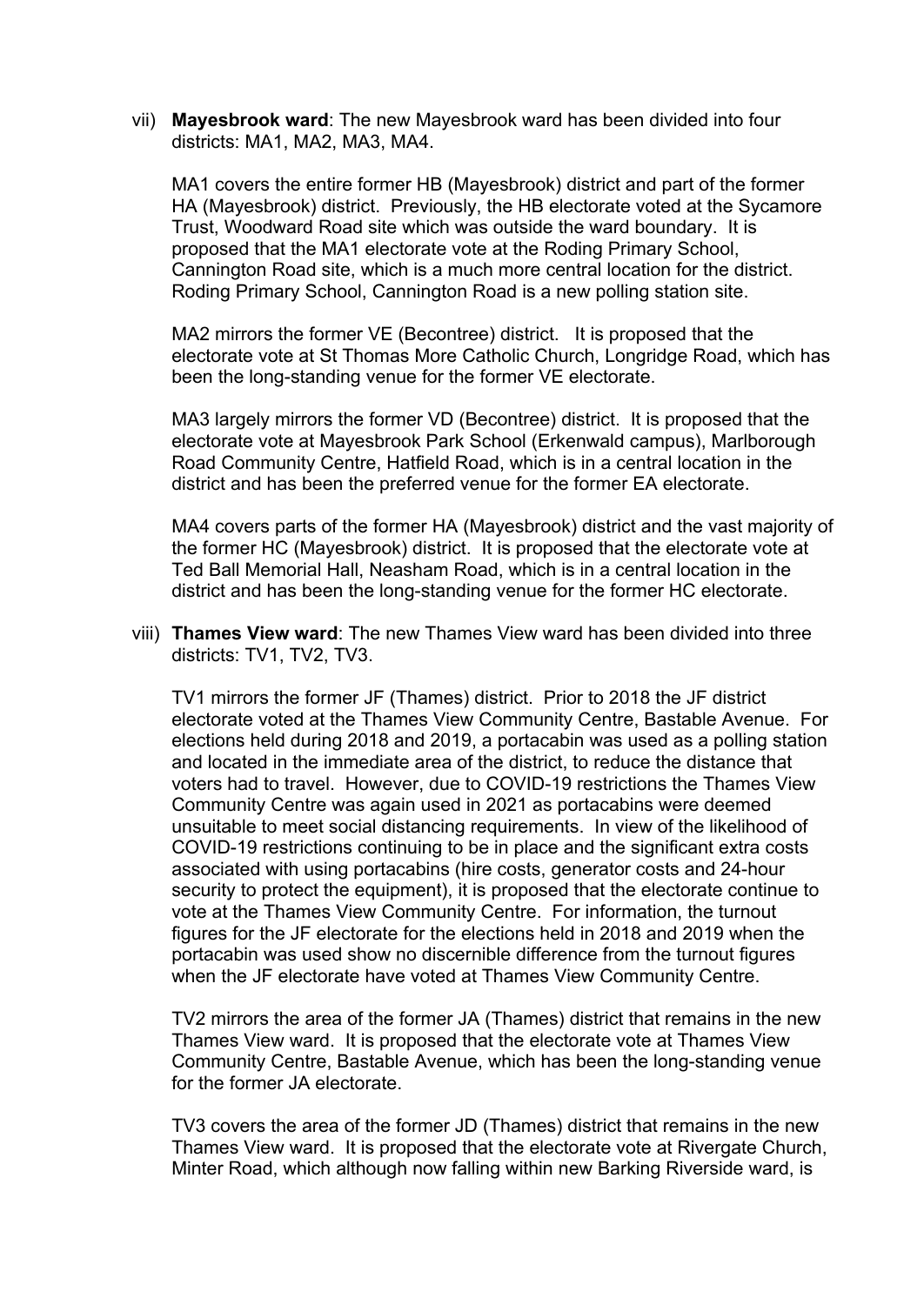close to the residential properties in TV3 district and has been the long-standing venue for the former JD electorate.

ix) **Barking Riverside:** The new Barking Riverside ward has been divided into four districts: BR1, BR2, BR3, BR4.

BR1 covers the entirety of the former JB (Thames) district, which stretches from the Scrattons Farm estate to the west and Chequers Lane to the east. At present, the only residential area in the district is the Scrattons Farm estate and it is proposed that the electorate vote at the Tenants and Residents Association building, Julia Gardens, which is the long-standing venue for the former JB electorate. Should other residential developments separate from the Scrattons Farm estate come to fruition in the next few years, the BR1 polling district will be revised and a suitable alternative polling station will be identified for those residents, due to the relatively remote location of Scrattons Farm.

BR2 covers the eastern end of the former JA (Thames) district and the former JE (Thames) district. For elections held during 2018 and 2019, a portacabin was used as a polling station and located at the eastern end of Bastable Avenue to serve the JE electorate, primarily to reduce the distance that voters living on the east side of Renwick Road had to travel. However, due to COVID-19 restrictions the Thames View Community Centre was again used in 2021 as portacabins were deemed unsuitable to meet social distancing requirements. In view of the likelihood of COVID-19 restrictions continuing to be in place and the significant extra costs associated with using portacabins (hire costs, generator costs and 24-hour security to protect the equipment), it is proposed that the electorate continue to vote at the Thames View Community Centre. For information, the turnout figures for the JE electorate for the elections held in 2018 and 2019 when the portacabin was used show no discernible difference from the turnout figures when the JE electorate have voted at Thames View Community Centre.

BR3 covers the area west of Renwick Road that was formerly in JD (Thames) district. It is proposed that the electorate vote at Rivergate Church, Minter Road, which has been the long-standing venue for the former JD electorate.

BR4 covers the area east of Renwick Road that was formerly in JD (Thames) district and the remaining part of the former JE (Thames) district that was previously undeveloped. This area has recently undergone significant development and electorate numbers are predicted to increase substantially in the years ahead. It is proposed that the BR4 electorate vote at Riverside Primary School which is accessible from Fielders Crescent, where the majority of new development has taken place. Riverside Primary School is a new polling station site.

x) **Parsloes ward**: The new Parsloes ward has been divided into six districts: PA1, PA2, PA3, PA4, PA5, PA6.

PA1 mirrors the former HD (Mayesbrook) district. It is proposed that the electorate vote at St Teresa's Catholic Primary School, Bowes Road, which has been the long-standing venue for the former HD electorate.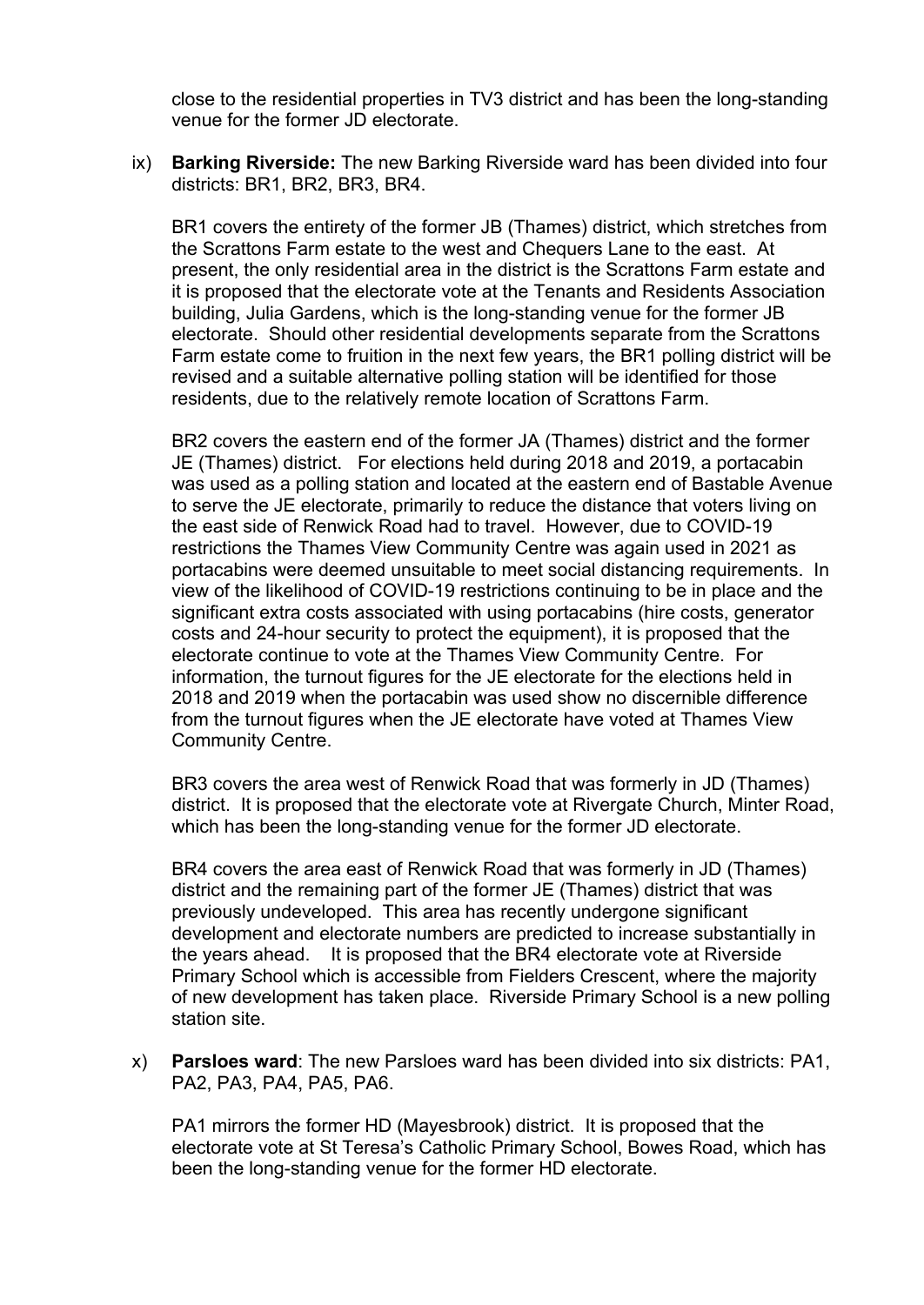PA2 covers that part of the former PD (Heath) district that has moved into the new Parsloes ward. It is proposed that the electorate vote at Five Elms Primary School, Wood Lane, which has been the long-standing venue for the former PD electorate.

PA3 mirrors the former KC (Alibon) district. It is proposed that the electorate vote at Osborn Square Church, Osborne Square, which has been the longstanding venue for the former KC electorate.

PA4 covers the vast majority of the former NB (Parsloes) district and the area north of Parsloes Avenue formerly in KD (Alibon) district. It is proposed that the electorate vote at Fanshawe Community Centre, Barnmead Road, which has been the long-standing venue for the former NB electorate. The former KD electorate previously voted at Parsloes Primary School, Spurling Road, which is closer for those living in the south-easterly most part of PA4 compared to Fanshawe Community Centre (by up to approx. 200 metres). Despite the potential additional distance for some, the proposed boundary along the centre of Parsloes Avenue is more in line with the guidance referred to in paragraph 2.4 above in terms of there being a natural, well-defined boundary and properties in a minor road or estate being in the same polling district.

PA5 covers the area south-west of Parsloes Avenue previously in KD (Alibon) district. It is proposed that the electorate vote at Parsloes Primary School, Spurling Road, which has been the long-standing venue for the former KD electorate.

PA6 covers the former NA (Parsloes) district and has been extended to include the northern most area of the former NB (Parsloes) district. This means that PA6 now includes the whole of Maxey Road and Cornwallis Road, which were previously divided between the NA and NB districts, and the western side of Beverly Road from Wood Lane to its junction with Maxey Road. It is proposed that the PA6 electorate vote at Kingsley Hall, Parsloes Avenue, which has been the long-standing venue for the former NA electorate and will involve a shorter, more convenient journey for those residents living in the Maxey Road / Cornwallis Road / Beverley Road areas previously in NB district.

- xi) **Becontree ward**: The new Becontree ward has been divided into three districts: BE1, BE2, BE3 which mirror the three previous Becontree districts of VC, VA, VB respectively. It is proposed to continue to use the polling stations at St Thomas Church, Haydon Road (BE1), Bethel Christian Centre, Bennetts Castle Lane (BE2) and The Vibe, Becontree Avenue (BE3), which have been the longstanding venues for the electorate.
- xii) **Alibon ward**: The new Alibon ward has been divided into three districts: AL1, AL2, AL3 which mirror the three previous districts of KA (Alibon), MC (Eastbrook) and KB (Alibon) respectively. It is proposed to continue to use the polling stations at St George's Church, Rogers Road (AL1), Dagenham & Redbridge Football Club, Victoria Road (AL2) and Richard Alibon Primary School, Alibon Road (AL3), which have been the long-standing venues for the electorate.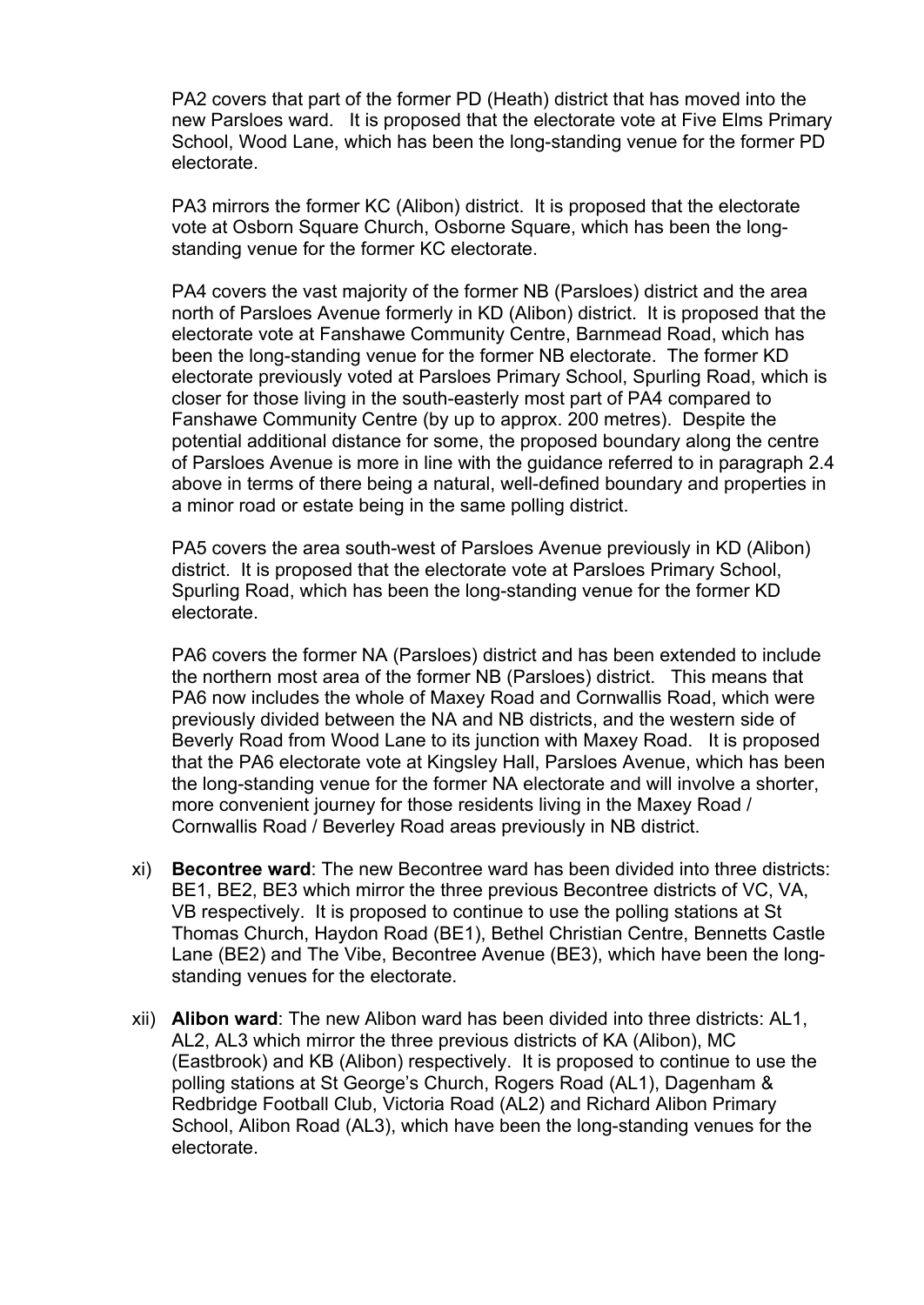xiii) **Valence ward**: The new Valence ward has been divided into five districts: VA1, VA2, VA3, VA4, VA5.

VA1 covers the entire former TB (Valence) district and the area south of Green Lane that was previously in TC (Valence) district. It is proposed that the electorate vote at Henry Green Primary School, Chittys Lane, which has been the long-standing venue for the former TB and TC electorates.

VA2 covers the entire former TD (Valence) district and the Nicolas Road / Coote Road area previously in PD (Heath) district. It is proposed that the electorate vote at Grafton Primary School, Grafton Road, which has been the longstanding venue for the former TD electorate and is equally as accessible for the former PD electorate.

VA3 mirrors the former TA (Valence) district. It is proposed that the electorate vote at the Valence House Visitor Centre, Margery Road, which has been the long-standing venue for the former TA electorate.

VA4 covers the vast majority of the former NC (Parsloes) district and the former ND (Parsloes) district. It is proposed that the electorate vote at the Bethel Christian Centre, Bennetts Castle Lane. Although this site is slightly outside the ward boundary, it is considered the most accessible location for the majority of the electorate.

VA5 covers the eastern part of the former NC (Parsloes) district. Although only a small area, it is necessary to create this as a separate district due to potential cross-boundary issues between the current Parliamentary constituencies of Dagenham & Rainham and Barking. It is proposed that the electorate vote at Grafton Primary School, Grafton Road, as the former NC district polling station at St Mary's Church Hall, also in Grafton Road, cannot be used due to the crossboundary issues.

xiv) **Whalebone ward**: The new Whalebone ward has been divided into five districts: WH1, WH2, WH3, WH4, WH5.

WH1 covers the area south of Chadwell Heath High Road in the former LD (Whalebone) district and the eastern part of the former LB (Whalebone) district. It is proposed that the electorate vote at Shackleton Hall, Morden Road, which in a central location within WH1 district. Shackleton Hall is a new polling station.

WH2 covers the remaining area of the former LB (Whalebone) district. It is proposed that the electorate vote at Catterall Hall, Cecil Road, which has been the long-standing venue for the former LB electorate.

WH3 mirrors the former LA (Whalebone)district. It is proposed that the electorate vote at Hartley Brook Church, Rosslyn Road, which has been the long-standing venue for the former LA electorate.

WH4 covers the entire residential area of the former LC (Whalebone) district. It is proposed that the electorate vote at Green Lane Christian Fellowship Hall, Green Lane, which has been the long-standing venue for the former LC electorate.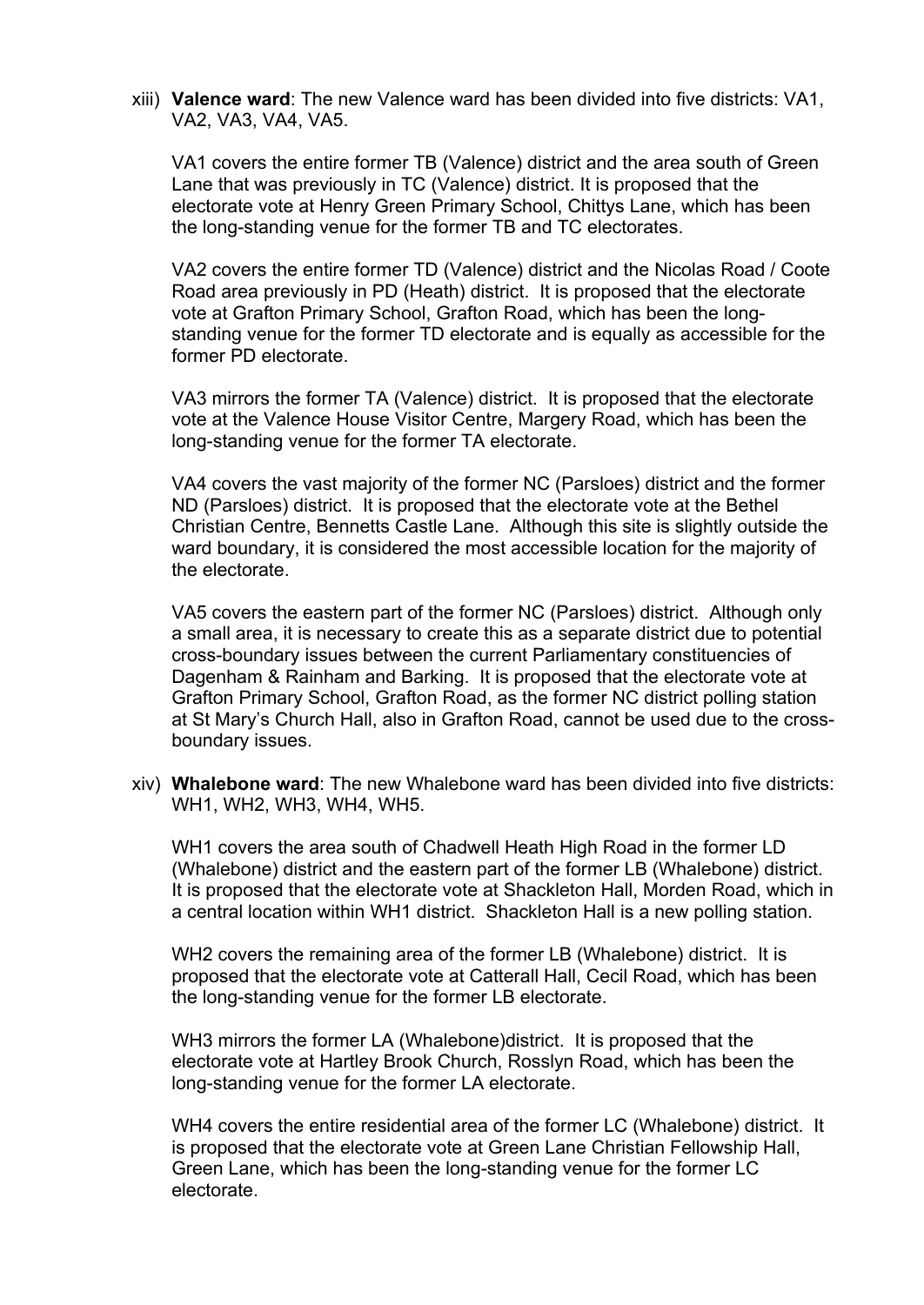WH5 covers the former TC (Valence) district. It is proposed that the electorate vote at Harmony Christian Centre, Kemp Road, which in a central, accessible location within WH5 district. Harmony Christian Centre is a new polling station.

xv) **Chadwell Heath ward**: The new Chadwell Heath ward has been divided into five districts: CH1, CH2, CH3, CH4, CH5.

CH1 covers the area north of Chadwell Heath High Road in the former LD (Whalebone) district. It is proposed that the electorate vote at Chadwell Heath Community Centre, High Road, which has been the long-standing venue for the former LD electorate

CH2, CH3, CH4 and CH5 mirror the four districts in the former Chadwell Heath ward of QC, QD, QB and QA respectively. It is proposed to continue to use the polling stations at United Reformed Church Hall (CH2), Eastern Avenue Baptist Church, East Road (CH3), Marks Gate Baptist Church Hall, Bardfield Avenue (CH4) and Marks Gate Community Centre, Rose Lane (CH5), which have been the long-standing venues for the electorate.

xvi) **Eastbrook & Rush Green ward**: The new Eastbrook & Rush Green ward has been divided into two districts: ER1, ER2.

ER1 covers the entire former MA (Eastbrook) district and incorporates the small development at Alex Guy Gardens that transferred into the new ward under the LGBCE review. It is proposed that the electorate vote at Barking and Dagenham College, Dagenham Road, which has been the long-standing venue for the former MA electorate.

ER2 covers the entire area of the former MB (Eastbrook) district. It is proposed that the electorate vote at Eastbrook Primary School, Dagenham Road, which has been the long-standing venue for the former MB electorate.

xvii) **Heath ward**: The new Heath ward has been divided into three districts: HE1, HE2, HE3.

HE1 covers that part of the former PB (Heath) district that includes the Stour Road / Althorne Way and Gosfield Road / Terling Road areas. It is proposed that the electorate vote at Becontree Heath Methodist Church, The Broadway, which has been the long-standing venue for the former PB electorate. For information, the Becontree Heath Methodist Church site is just outside the Heath ward boundary.

HE2 mirrors the former PA (Heath) district. It is proposed that the electorate vote at Eastbrook Community Centre, Rainham Road North, which has been the long-standing venue for the former PA electorate.

HE3 covers the entire former PC (Heath) district, the Trefgarne Road area in the former PB (Heath) district and the area east of the Heathway formerly in PD (Heath) district. It is proposed that the electorate vote at Heath Park Community Hall, Rusholme Avenue, which has been the long-standing venue for the former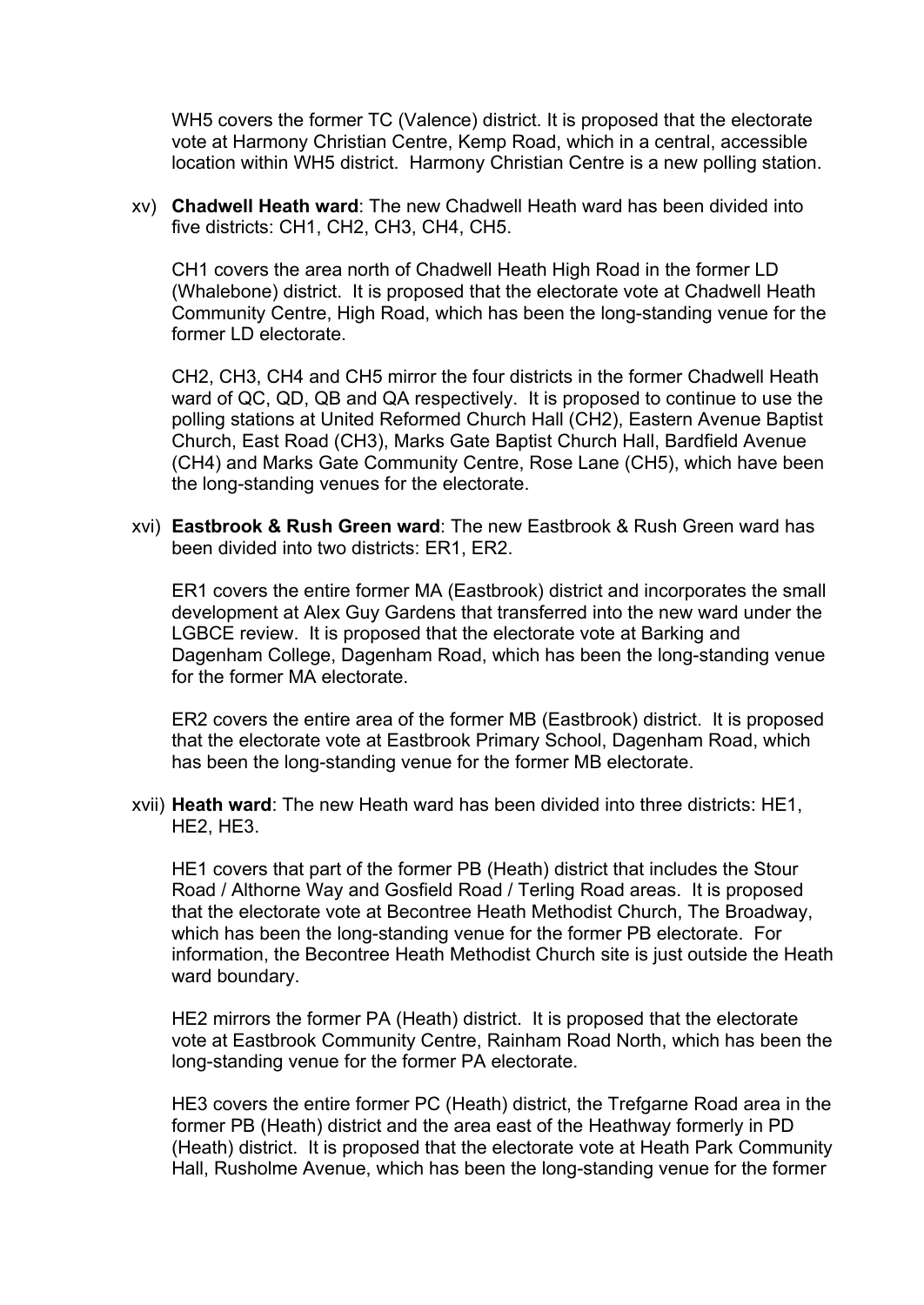PC electorate and is more accessible and convenient for the former PB and PD electorates within the new Heath ward.

xviii)**Beam ward**: The new Beam ward has been divided into three districts: BM1, BM2, BM3.

BM1 covers the majority of the former RA (River) district and entire former RB (River) district. It is proposed that the electorate vote at Marsh Green Primary School, South Close, which has been the long-standing venue for the former RB electorate and is equally accessible for the electorate of the former RA district.

BM2 covers the area north of the A1306 New Road within the former RC (River) district. It is proposed that the electorate vote at Beam County Primary School, Oval Road North, which has been the long-standing venue for the former RC electorate.

BM3 covers the area south of the A1306 New Road within the former RC (River) district. The electorate in BM3 district is predicted to remain quite low for the immediate future and, for that reason, it is proposed that the elecotrate vote at Marsh Green Primary School, South Close, which is close to the current residential development areas in BM3 district (albeit on the opposite side of the A1306 New Road). As the BM3 district is expected to undergo significant redevelopment in the years ahead, the provision of an alternative polling station which is more convenient for the new electorate will be kept under review.

xix) **Village ward**: The new Village ward has been divided into four districts: VE1, VE2, VE3, VE4.

VE1 covers the entire former UA (Village) district as well as a small area of the former RA (River) district. It is proposed that the electorate vote at Village Community Hall, Vicarage Road, which has been the long-standing venue for the former UA electorate and is equally accessible to those in the former RA district.

VE2, VE3 and VE4 mirror the three previous districts of UB, UD and UC respectively. It is proposed to continue to use the polling stations at Dagenham Parish Hall, Exeter Road (VE2), John Perry Primary School, Charles Road (VE3) and Teresa Greene Community Centre, Leys Avenue (VE4), which have been the long-standing venues for the electorate.

2.9 The proposals above represent the circumstances that exist at this point in time. As referred to in several places, the scale of new housing development in the Borough is likely to require a review of some polling districts / polling stations prior to the next formal review. It is also possible that other alternative, interim arrangements may need to be made in the lead-up to an election to take account of, for example, the unavailability of a polling station owing to refurbishment works or clashes with exam timetables at education premises. Any such changes do not require a formal review and it is proposed that the Strategic Director, Law and Governance, be authorised to make any necessary changes to polling station arrangements in the lead-up to an election due to, for example, the unavailability of venues.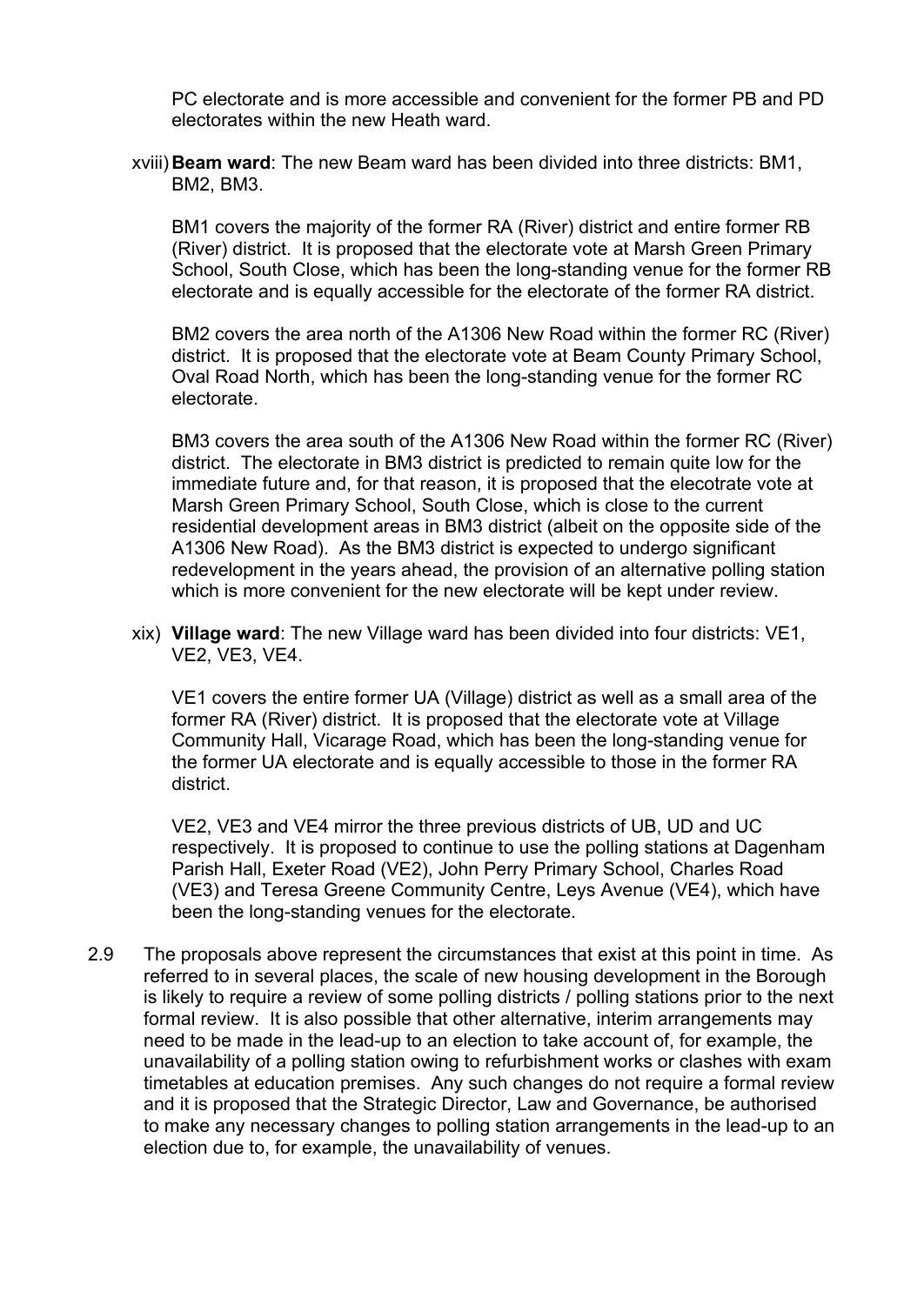# **3. Options Appraisal**

3.1 A number of alternative sites for polling places were considered as part of the review. However, these alternative sites were discounted for various reasons, such as the Council being unable to secure a commitment for their use at election time, accessibility issues and social distancing issues associated with the ongoing COVID-19 pandemic.

# **4. Consultation**

- 4.1 The Council is required to publish a notice and undertake a four-week public consultation, ensuring that all relevant groups and individuals are given the opportunity to comment on the proposals being put forward for polling places, particularly in relation to access to premises or facilities for persons with disabilities. Consultees will therefore include local councillors, MPs and other elected representatives, political parties, disability groups including DABD, Carers of Barking and Dagenham, Independent Living Association and The Sycamore Trust, local residents and other stakeholders. Consultees wishing to make representations should, if possible, give alternative places that may be used as polling places and the reason(s) for the alternative proposal.
- 4.2 The public consultation will commence on 20 January 2022. Once closed, any representations received will be considered and final arrangements agreed. Once the final arrangements are agreed, they will be published on the Council's website along with all relevant correspondence including any representations made.
- 4.3 Following the publication of the final arrangements the following are, by law, entitled to appeal direct to the Electoral Commission (EC) within a period of six weeks:
	- Groups of no less than 30 electors in a constituency (who have not previously made representations).
	- An elector who made representations during the review.
	- A person who is not an elector in the area but who the EC decides has sufficient interest or expertise in the accessibility of disabled persons to polling places or facilities for disabled people.
- 4.4 All representations to the Electoral Commission must be in writing. Representations must be on the grounds that the review has not been conducted properly because it has either failed to meet the reasonable requirements of electors, and/or taken insufficient account of accessibility for disabled people to the polling places within a polling district.
- 4.5 The decision of the EC on any representations will be published on their website and local authorities are encouraged to do likewise for transparency and completeness. Where appropriate the EC will direct local authorities to consider alterations to polling places that they deem necessary under the review.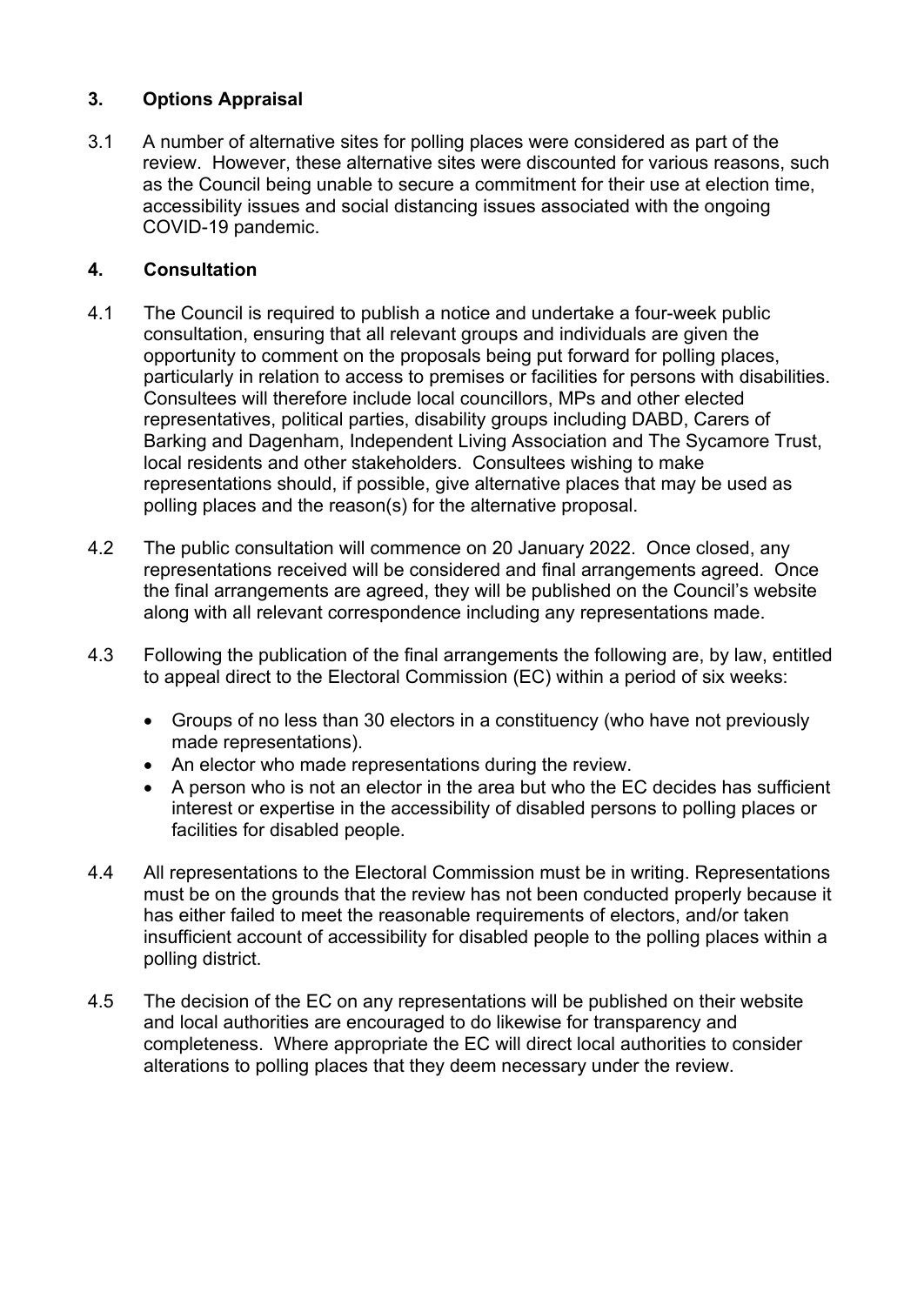#### **5. Financial Implications**

Implications completed by: David Folorunso, Finance Business Partner

- 5.1 The cost of this review (including employee costs, general office expenses and the cost of consultation) will be met from within the existing Electoral Services budgets, with no additional funding required.
- 5.2 Costs incurred for Local Elections are met by the Council and a budget of £300,000 is set aside for these four-yearly elections. Costs incurred for other elections, such as Parliamentary and GLA/Mayoral elections, are reimbursed to the Council under the Cabinet Office the standard funding arrangements.

#### **6. Legal Implications**

Implications completed by: Dr. Paul Feild, Senior Governance Solicitor

- 6.1 Each constituency is divided into polling districts for the purposes of Parliamentary elections. The Electoral Administration Act 2006 provides that the Council must divides its areas into districts and keep the polling districts under review.
- 6.2 A polling district must have a designated polling place. Section 18C of the Electoral Administration Act 2006 places a duty on the Council to conduct regular reviews of polling districts and polling places. The Electoral Registration and Administrative Act 2013 details the timing of the compulsory reviews.

#### **7. Other Implications**

- 7.1 **Risk Management -** It is important to conclude and publish the Council's final arrangements for polling districts and places so as to properly plan for the Local Elections on 5 May 2022. Provisional bookings of venues seek to ensure that buildings will be available for the Election and any issues that may arise will be dealt with on a case-by-case basis, taking into account the recommendation in the report authorising the RO to agree any alternative polling station arrangements that may prove necessary.
- 7.2 **Corporate Policy and Equality Impact -** The Public Sector Equality Duty (PSED) under section 149 of the Equality Act 2010 requires the Council, when exercising its functions, to have due regard to:
	- (i) The need to eliminate discrimination, harassment, victimisation and any other conduct that is prohibited by or under the Equality Act 2010;
	- (ii) The need to advance equality of opportunity between persons who share protected characteristics (age, disability, gender reassignment, marriage and civil partnerships, pregnancy and maternity, race, religion or belief, sex/gender, and sexual orientation) and those who do not; and
	- (iii) Foster good relations between those who have protected characteristics and those who do not.

The Council is committed to all of the above in the provision, procurement and commissioning of its services, and the employment of its workforce. In addition, the Council is also committed to improving the quality of life and wellbeing for all